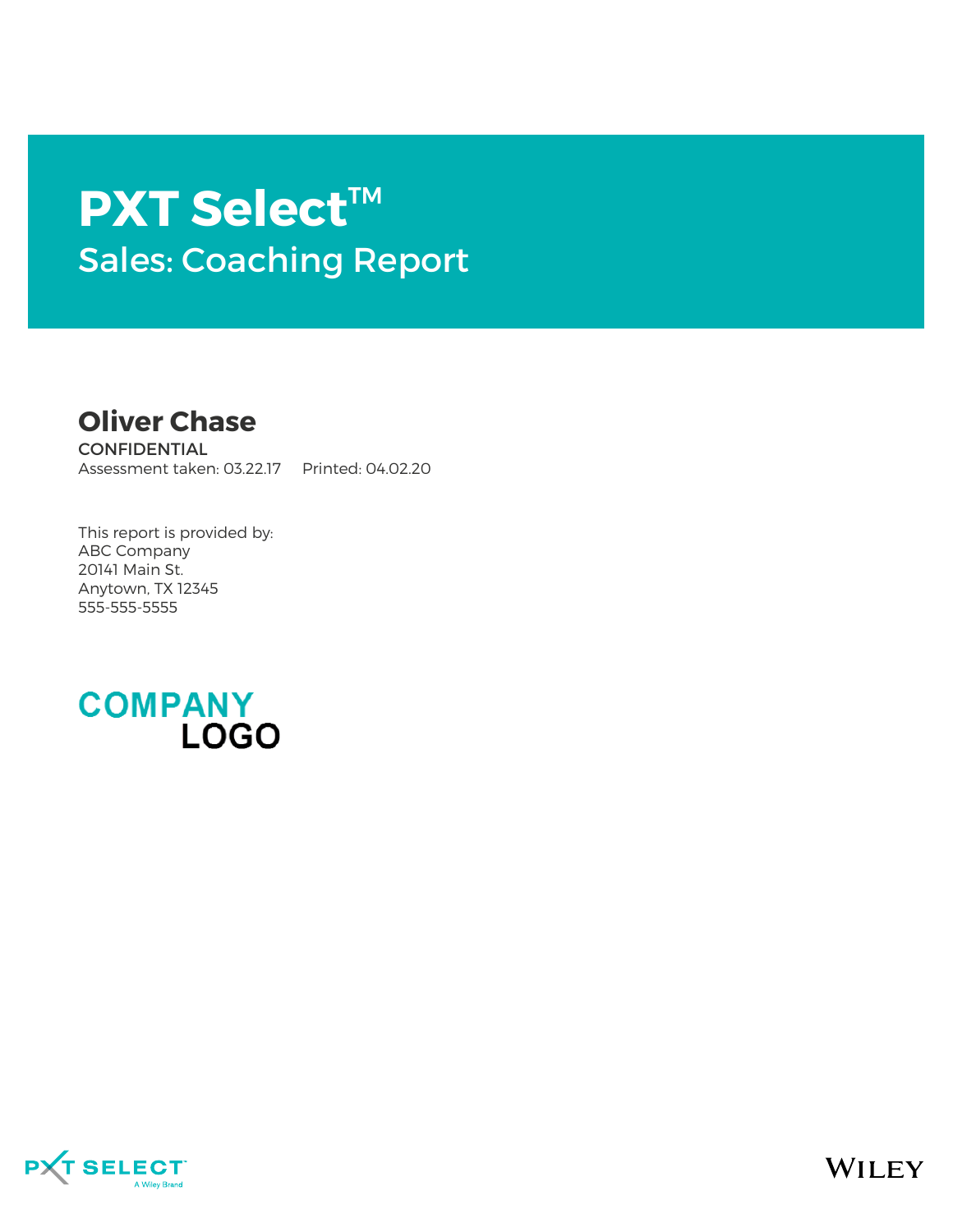# **INTRODUCTION**

This report is intended to give you a deeper understanding of Oliver Chase's Thinking Style, Behavioral Traits, and Interests in relation to the position of \*\* Sample Sales Position for PXT Select \*\*. Along with some insight into his motivations and challenge areas, it will provide you with useful tips to aid in his training and development.

| What's in this report?                                                                                                                                                 |                                                                                                                                          |                                                                                                                                                                         |  |  |  |  |
|------------------------------------------------------------------------------------------------------------------------------------------------------------------------|------------------------------------------------------------------------------------------------------------------------------------------|-------------------------------------------------------------------------------------------------------------------------------------------------------------------------|--|--|--|--|
| <b>RESULTS SUMMARY</b><br>Assessment results<br>are compared to the<br>Performance Model.<br>which shows the range<br>of scores typical for<br>success in the position | <b>DEFINITIONS</b><br>Thinking Style and<br><b>Behavioral Traits will</b><br>be defined on the<br>pages following the<br>results summary | <b>PERSONALIZED</b><br><b>FEEDBACK</b><br>You will receive feedback<br>personalized for the<br>individual based on the<br>results and how they<br>should be interpreted |  |  |  |  |
|                                                                                                                                                                        |                                                                                                                                          |                                                                                                                                                                         |  |  |  |  |

## What does the assessment measure?

#### THINKING STYLE

- Thinking Style is the ability to process information.
- It includes problem-solving, communication, interaction, and learning skills.
- Results are illustrated on scales ranging from 1 to 10.
- A higher score is not necessarily the best indicator of on-the-job performance.

#### BEHAVIORAL TRAITS

- Behavioral Traits are commonly observed actions that help define who someone is.
- Each scale is defined by two opposing, but equally valuable, end points.
- One side of the continuum is not better than the other.

#### INTERESTS

- The Interests section may predict motivation and potential satisfaction with various jobs.
- These are ranked in order from the highest- to lowest-scoring interest.

## Distortion was not detected in this report. What does that mean?

Some candidates may answer in a way that is socially desirable or to make themselves look better, rather than respond candidly and risk disapproval. Based on his assessment results, it appears that Oliver answered candidly.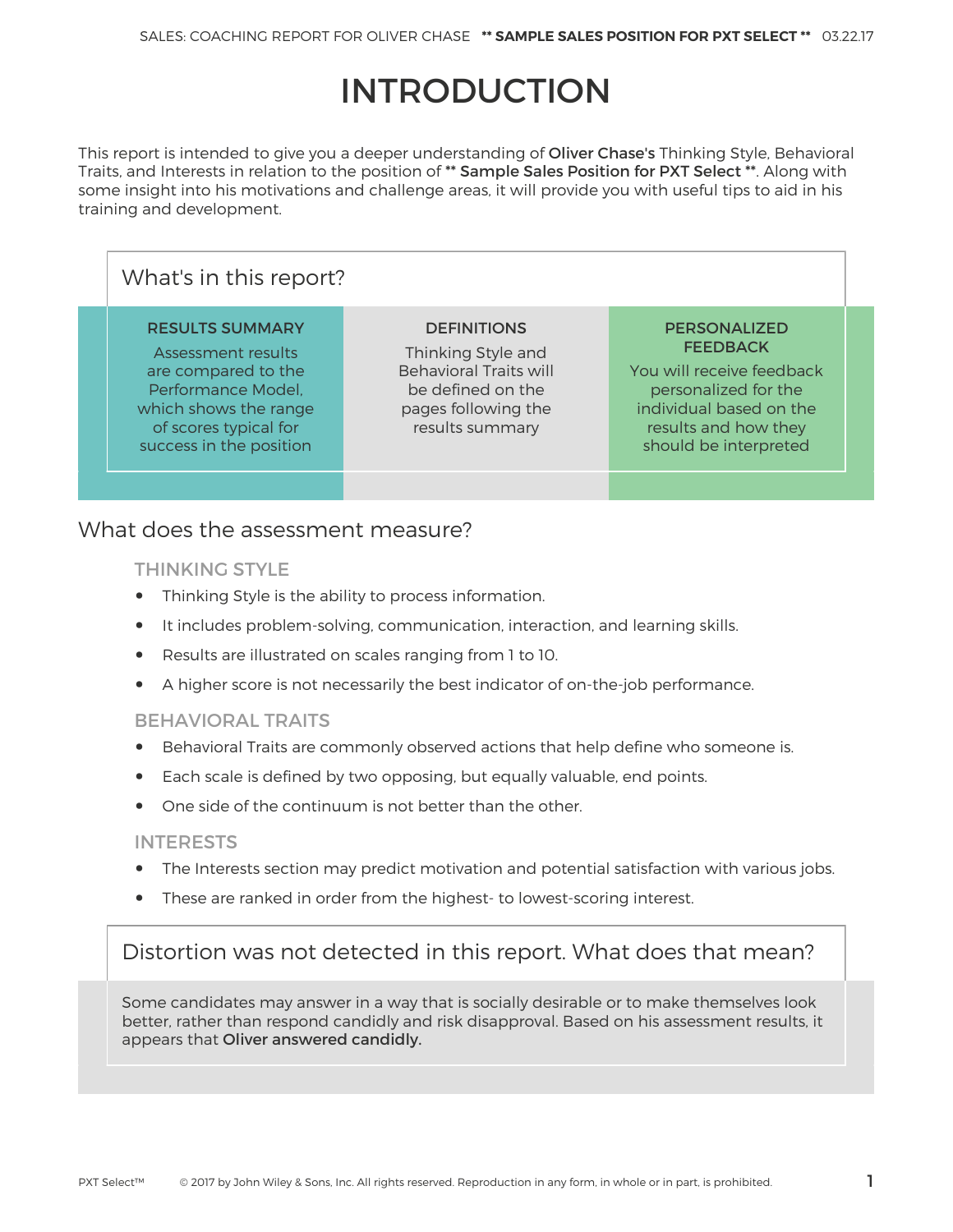# \*\* SAMPLE SALES POSITION FOR PXT SELECT \*\*

Oliver Chase

## **OVERALL FIT: 79%**

Performance Model = highlighted boxes; Oliver's placement = his initials

## THINKING STYLE





## BEHAVIORAL TRAITS

| Pace                 |                                                                              |           | <b>OC</b> |                      |
|----------------------|------------------------------------------------------------------------------|-----------|-----------|----------------------|
|                      | $<$ STEADY                                                                   |           |           | URGENT >             |
| <b>Assertiveness</b> |                                                                              |           | <b>OC</b> |                      |
|                      | < UNASSUMING                                                                 |           |           | FORCEFUL >           |
| <b>Sociability</b>   | <b>OC</b>                                                                    |           |           |                      |
|                      | <reserved< th=""><th></th><th></th><th><b>OUTGOING &gt;</b></th></reserved<> |           |           | <b>OUTGOING &gt;</b> |
| <b>Conformity</b>    |                                                                              |           | <b>OC</b> |                      |
|                      | < STRONG-WILLED                                                              |           |           | COMPLIANT >          |
| <b>Outlook</b>       | <b>OC</b>                                                                    |           |           |                      |
|                      | < SKEPTICAL                                                                  |           |           | TRUSTING >           |
| <b>Decisiveness</b>  | <b>OC</b>                                                                    |           |           |                      |
|                      | < DELIBERATE                                                                 |           |           | BOLD >               |
| <b>Accommodation</b> |                                                                              | <b>OC</b> |           |                      |
|                      | < STEADFAST                                                                  |           |           | AGREEABLE >          |
| Independence         |                                                                              |           | <b>OC</b> |                      |
|                      | $<$ RELIANT                                                                  |           |           | AUTONOMOUS >         |
| <b>Judgment</b>      |                                                                              |           |           | <b>OC</b>            |
|                      | < INTUITIVE                                                                  |           |           | FACTUAL >            |



## INTERESTS

**OLIVER** in rank order **TECHNICAL** CREATIVE FINANCIAL/ADMIN TIED ENTERPRISING PEOPLE SERVICE MECHANICAL

#### PERFORMANCE MODEL in rank order ENTERPRISING PEOPLE SERVICE CREATIVE

74% FIT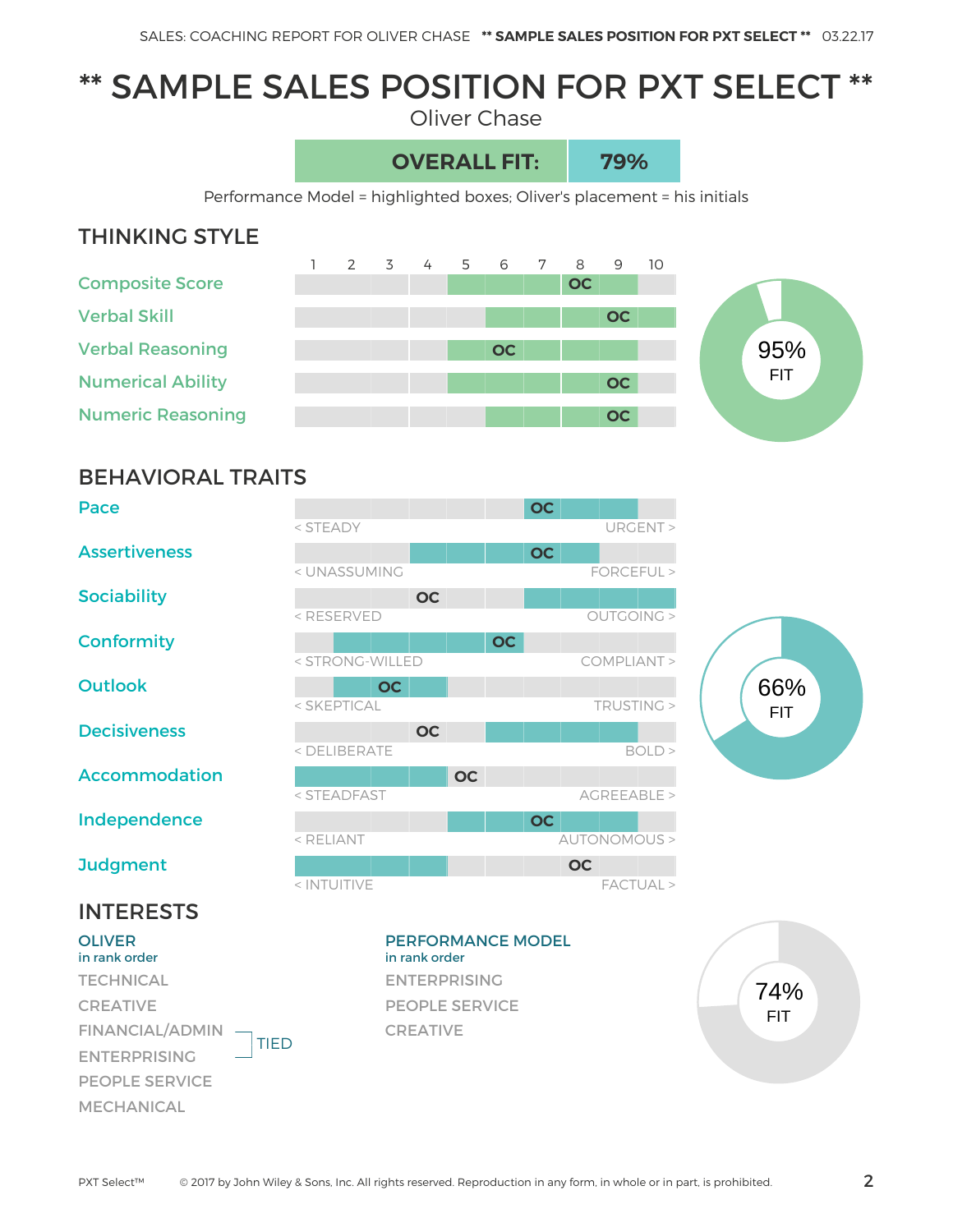## COMPOSITE SCORE Thinking Style

Composite Score A reflection of overall learning, reasoning, and problem-solving potential

The Composite Score is the combined score of the four other Thinking Style scales. Because looking at a person's Thinking Style comprehensively is most effective in a coaching context, it is the only Thinking Style scale discussed in this report.

- Oliver fits the Performance Model for the Composite Score.
- He tends to learn quickly and understand complex information without difficulty.

### What you need to know about Oliver:

- He is an effective learner who may appreciate a challenge while training on a new sales product.
- He solves problems effectively, considering solutions from many different perspectives.
- Without challenge in a training program, you may lose his full attention.
- His capacity to adapt to various training situations and to various approaches to the sales process is very strong.
- Oliver learns easily and can apply that learning to the requirements of working with a new client or job situation.

#### Management tips:

- Keep his workload and training opportunities challenging enough so that he doesn't get bored and lose interest.
- Invite Oliver to apply his problem-solving skills to challenging sales prospects and to challenges within the department.
- If others need more time to learn a shared task or a new product, provide Oliver with additional, meaningful work to keep him engaged.

#### BOTTOM LINE:

Oliver is highly responsive to sales training programs, changes to processes, and new products at many levels of complexity.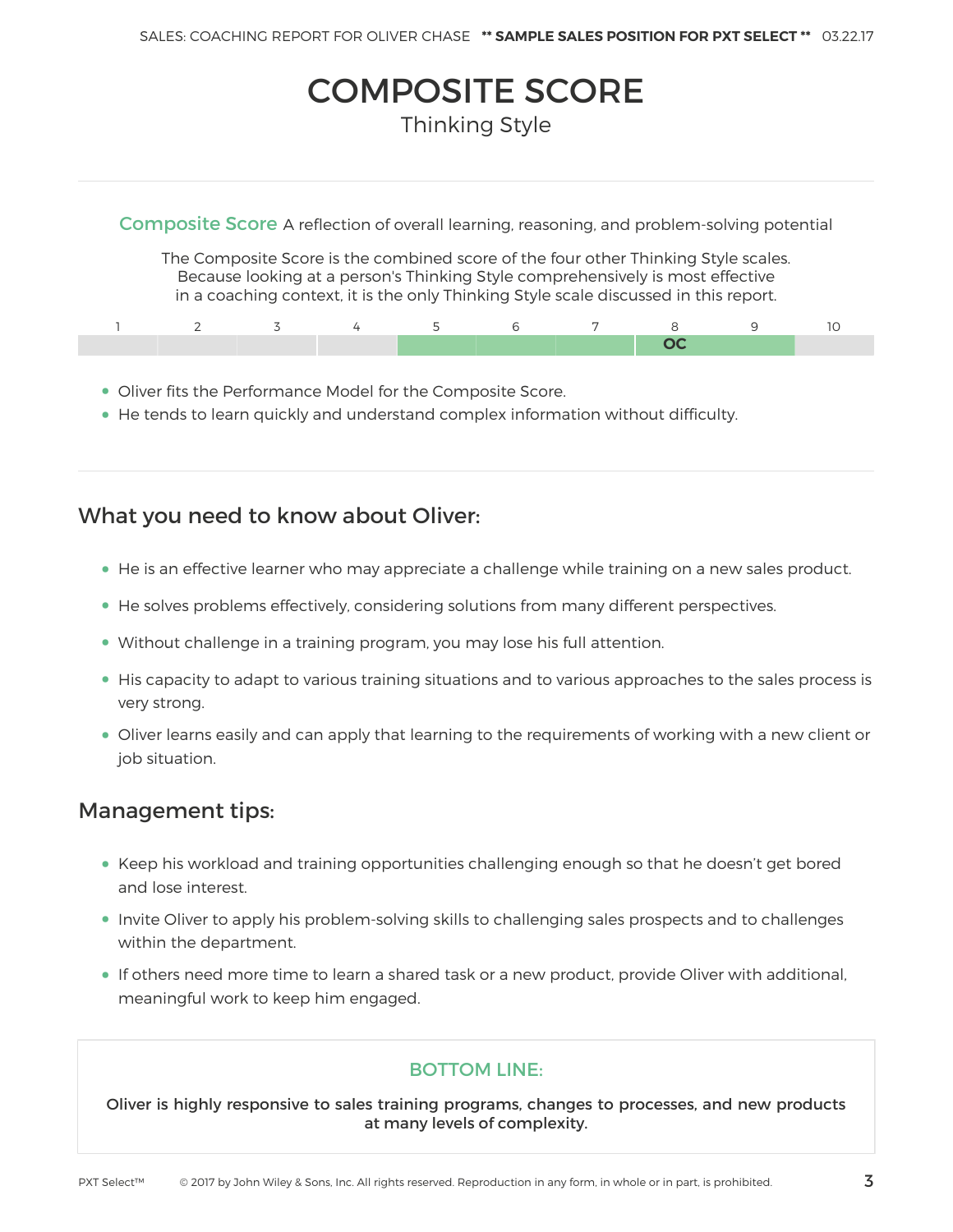## **PACE** Behavioral Traits

#### Pace Overall rate of task completion



- Oliver fits the Performance Model for Pace.
- He tends to be fairly driven and works at a moderate to fast pace.

## What you need to know about Oliver:

- He typically acts with a sense of urgency under routine sales conditions.
- He generally prefers to work at a slightly hurried pace.
- Usually, Oliver starts sales assignments in a timely manner.
- Most likely, he prefers to avoid sedentary or repetitive work.
- He may seek to implement new ideas with urgency.

## Management tips:

- Work together to set sales deadlines and quotas that you're both comfortable with.
- Ask him to slow down when you think more concentration would be beneficial.
- To help keep him engaged, give him opportunities to take on new responsibilities.

#### BOTTOM LINE:

Oliver responds well to time constraints and generally works at a brisk pace.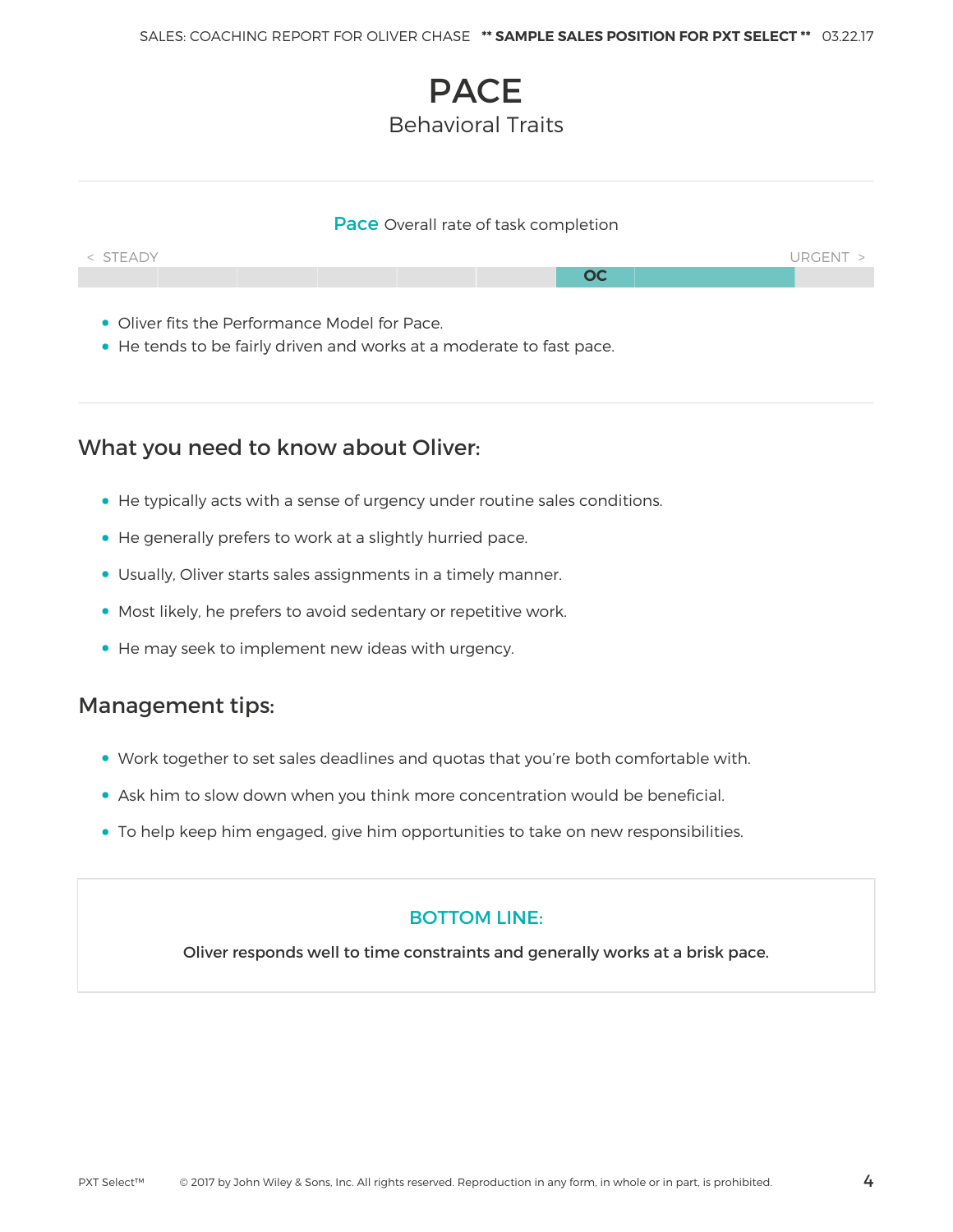## ASSERTIVENESS

Behavioral Traits

## Assertiveness Expression of opinions and need for control  $\sim$  UNASSUMING FORCEFUL  $\sim$ **OC**

- Oliver fits the Performance Model for Assertiveness.
- He tends to be fairly comfortable sticking up for his opinions and needs.

## What you need to know about Oliver:

- He tends to be motivated by situations in which he is held accountable for results.
- He is willing to be assertive, to be more of a leader than a follower.
- Oliver typically uses direct statements in sales negotiations.
- He will likely present his sales pitch with a fair amount of confidence.
- At times, he may be overly assertive when negotiating sales.

## Management tips:

- Provide positive feedback when he engages in active listening rather than just pushing his agenda.
- If you notice that he tends to dominate in sales situations, provide feedback suggesting that he allow clients more opportunity to express their doubts.
- Give him opportunities to lead discussions if he appears to have a desire to do so.

#### BOTTOM LINE:

He takes on leadership roles comfortably but is still willing to listen to others' perspectives carefully when the situation calls for it.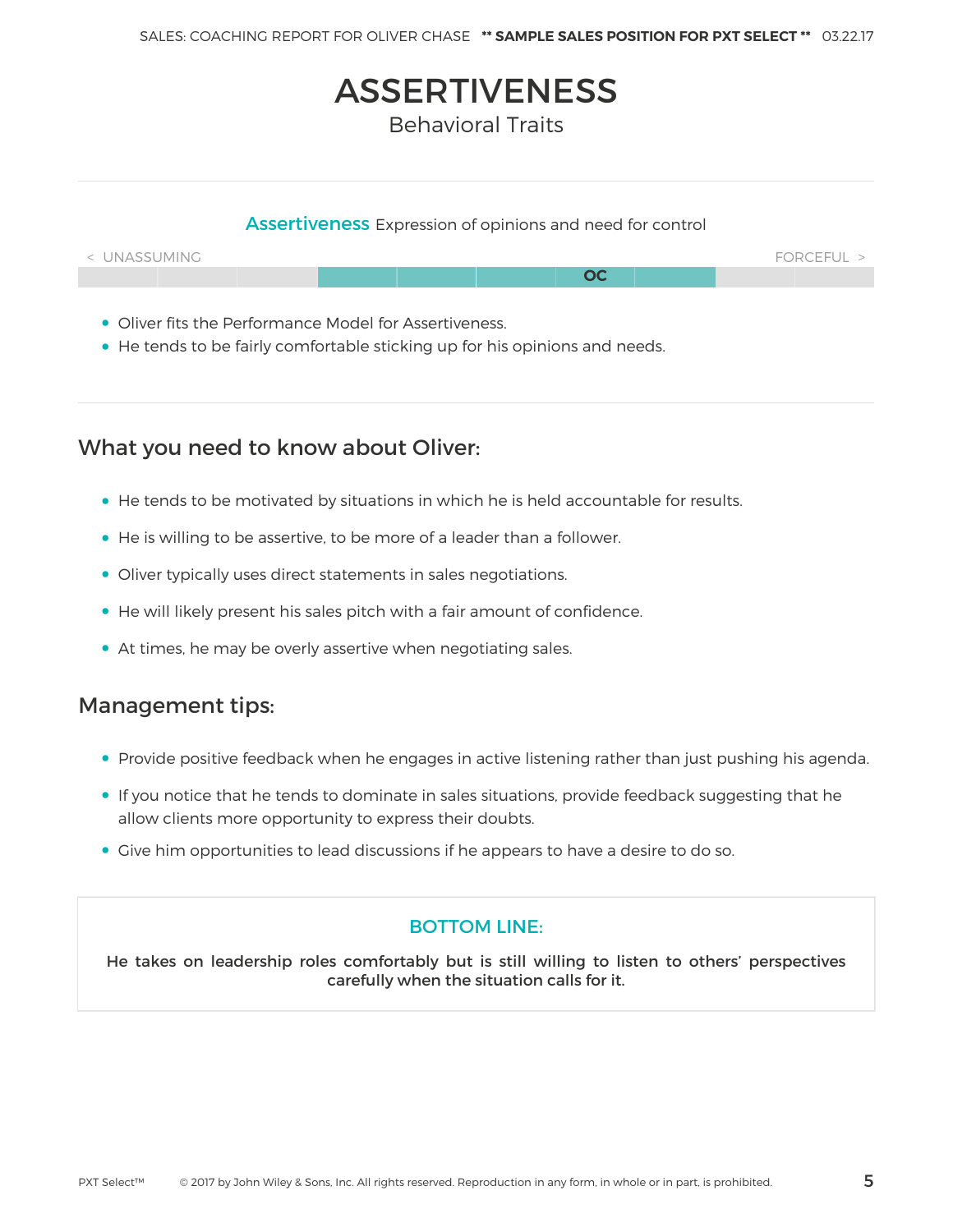# **SOCIABILITY**

Behavioral Traits

#### **Sociability** Desire for interaction with others



- Oliver does not fit the Performance Model for Sociability.
- He tends to be fairly introverted and may often keep to himself.

## What you need to know about Oliver:

- He may be somewhat uncomfortable as the center of attention.
- He expresses moderate enjoyment of salesmanship involving contact with clients.
- Oliver tends to prefer working with a detached, task-oriented style of sales service.
- He may prefer to accomplish sales in a more formal, "strictly business" fashion.
- He can likely work well without relying on strong personal relationships.

### Management tips:

- Ask him how he prefers to be approached when you need him (email, phone, one-on-one, etc.).
- Encourage him to socialize with his fellow salespeople, prospects, and clients, but also recognize that this may be somewhat draining for him.
- Maintain a casual demeanor with him, encouraging a more open and relaxed way of communicating with others.

#### BOTTOM LINE:

Oliver tends to prefer an impersonal sales style.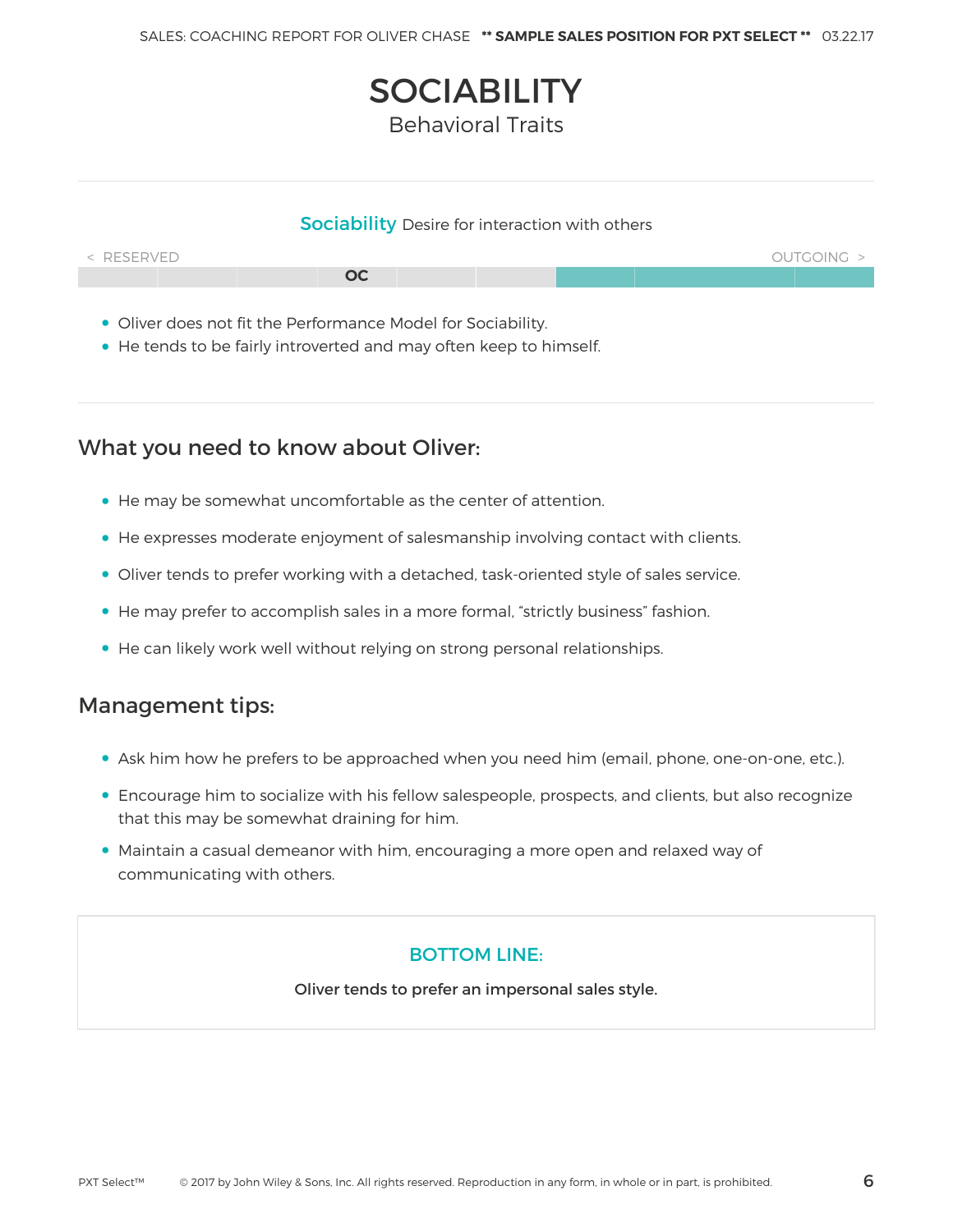# **CONFORMITY**

Behavioral Traits

#### Conformity Attitude on policies and supervision



- Oliver fits the Performance Model for Conformity.
- He tends to be cooperative and usually works within the rules.

## What you need to know about Oliver:

- He is typically willing to accept guidance and suggestions from those in authority.
- He is friendly, cooperative, and likely fairly easy to manage.
- Oliver demonstrates a positive attitude concerning organizational constraints and restrictions.
- He should be willing to conform to sales policies without feeling any loss of personal freedom.
- He will usually accept the advice and criticism of sales managers.

### Management tips:

- Encourage free thinking and reward efforts to develop creative solutions to accomplishing sales tasks, even if they contradict established procedures.
- Acknowledge the importance of procedural requirements, but encourage personal expression in areas that don't need as much regulation.
- Demonstrate in your daily work how it is acceptable to bend the rules within the limits of your organizational culture.

#### BOTTOM LINE:

He responds well to a regulated sales environment and is willing to accept external controls.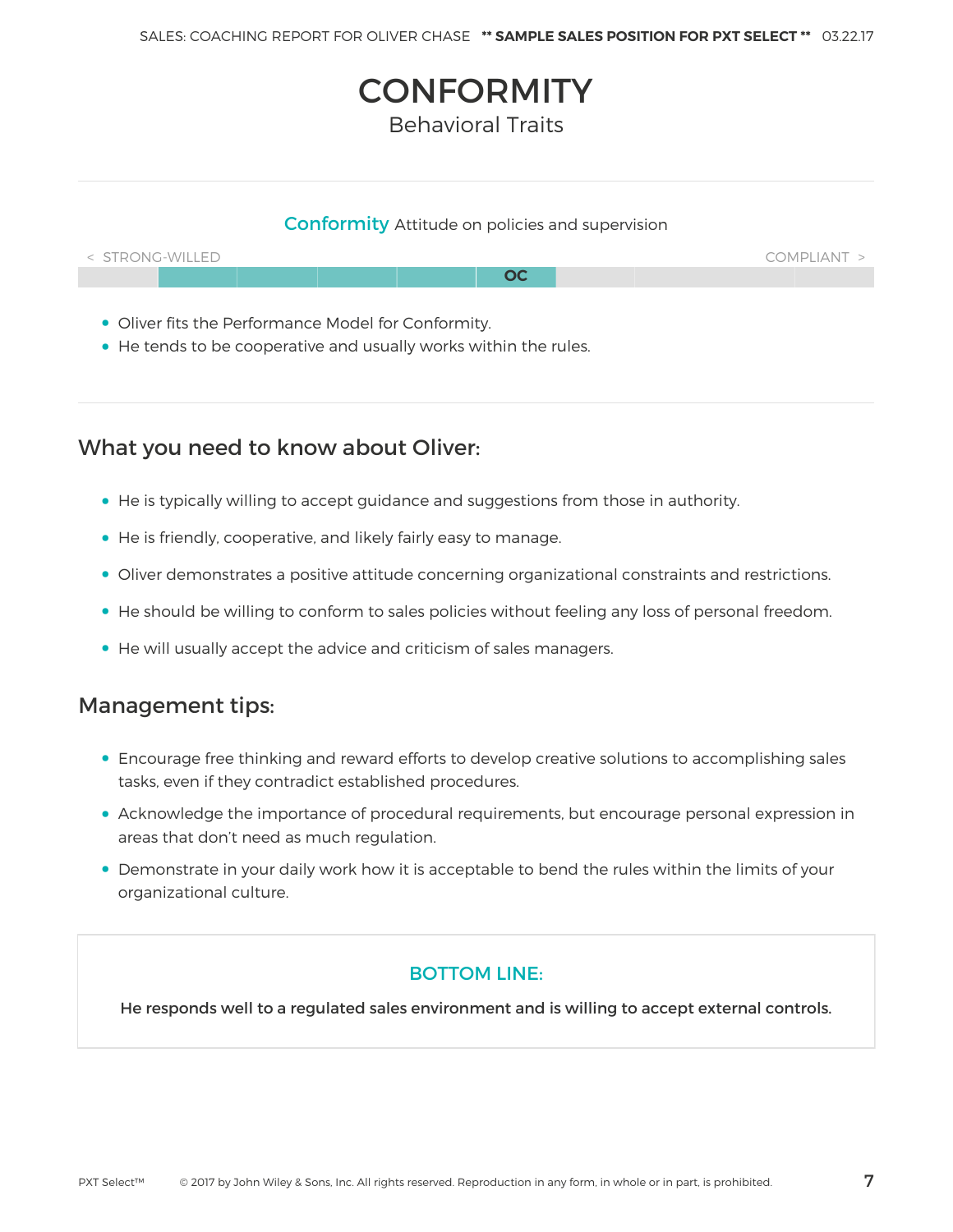# **OUTLOOK**

Behavioral Traits

#### **Outlook** Anticipation of outcomes and motives



- Oliver fits the Performance Model for Outlook.
- He tends to be skeptical and looks for the evidence to back up a claim.

## What you need to know about Oliver:

- He typically has a guarded outlook on how well things are likely to turn out.
- Oliver may express doubts about the outcome of sales, appearing pessimistic.
- He may be skeptical of people's motives in sales negotiations, especially when emotional appeals are involved.
- He may question changes in policies or the sales process and usually prefers to know why they were enacted.
- He will almost always focus on the risks and potential consequences of sales opportunities, considering potential clients' motives carefully.

### Management tips:

- Use his tendency to second-guess as an asset to determine the merit of new ideas.
- Encourage him to get to know his clients so he may be less questioning of their motivation.
- Encourage him to ask for evidence when problem solving, but don't allow him to dig in his heels and argue the potential risks just for the sake of argument.

#### BOTTOM LINE:

Oliver functions best when he is encouraged to use vigilance and caution to regularly question sales situations.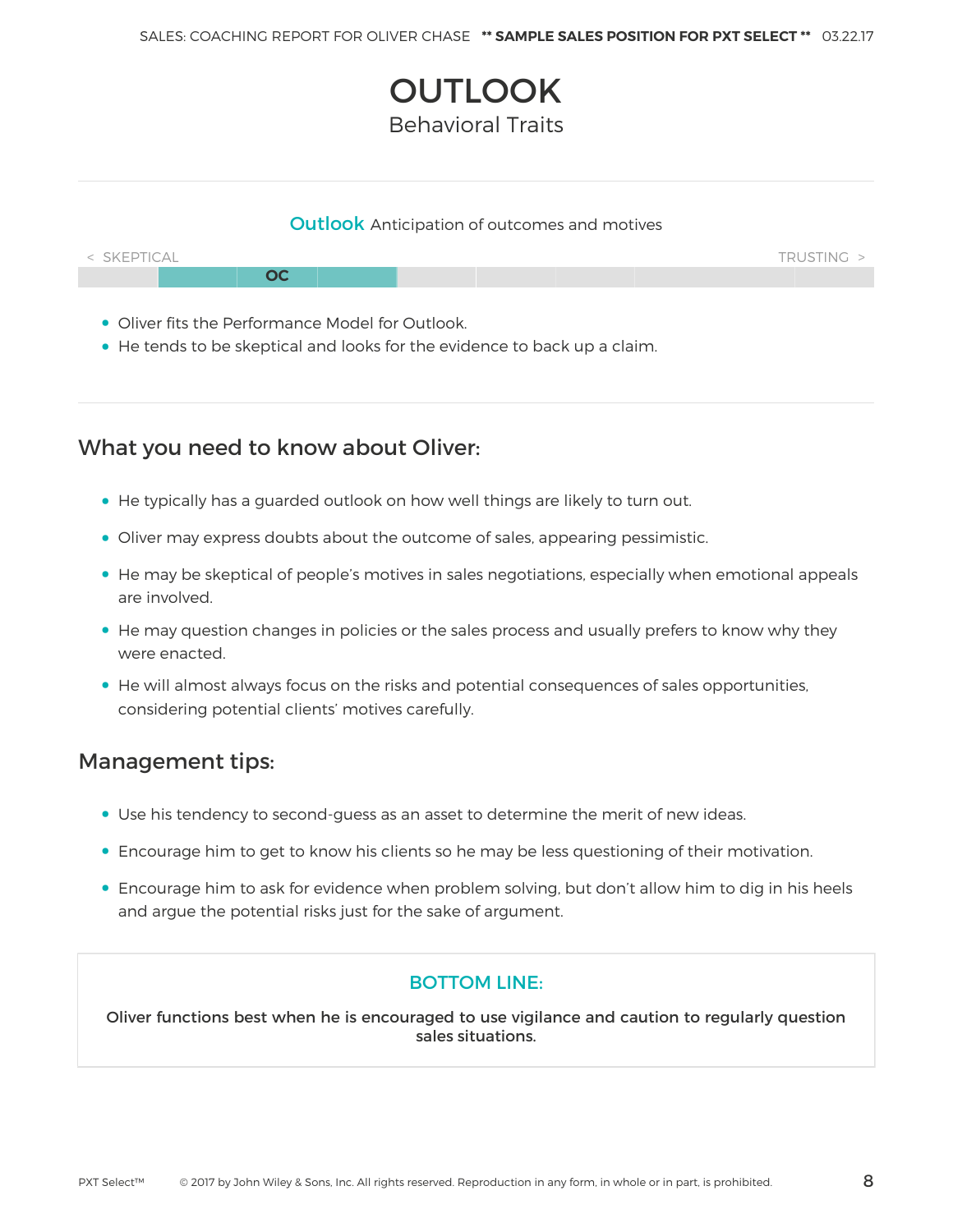## **DECISIVENESS**

Behavioral Traits

#### **Decisiveness** Use of speed and caution to make decisions



- Oliver does not fit the Performance Model for Decisiveness.
- He prefers to take some time to think carefully before making a decision.

## What you need to know about Oliver:

- Oliver is capable of making timely decisions during sales negotiations, but may hesitate when under stress.
- He usually takes time to collect supporting information and data before drawing conclusions.
- Most likely, he will carefully weigh the risks of a situation before making a decision.
- If he feels disorganized or ill-prepared, Oliver may delay making important decisions during the sales process.
- He likely prefers to have a reasonable amount of time to consider significant decisions.

### Management tips:

- Encourage him to find a constructive way to evaluate ideas, such as listing pros and cons.
- Set a clear deadline for when you require an answer.
- Give him opportunities to make smaller or less critical decisions in a more timely fashion.

#### BOTTOM LINE:

He prefers to make careful, informed decisions, but can be convinced to move quickly when urgency is required.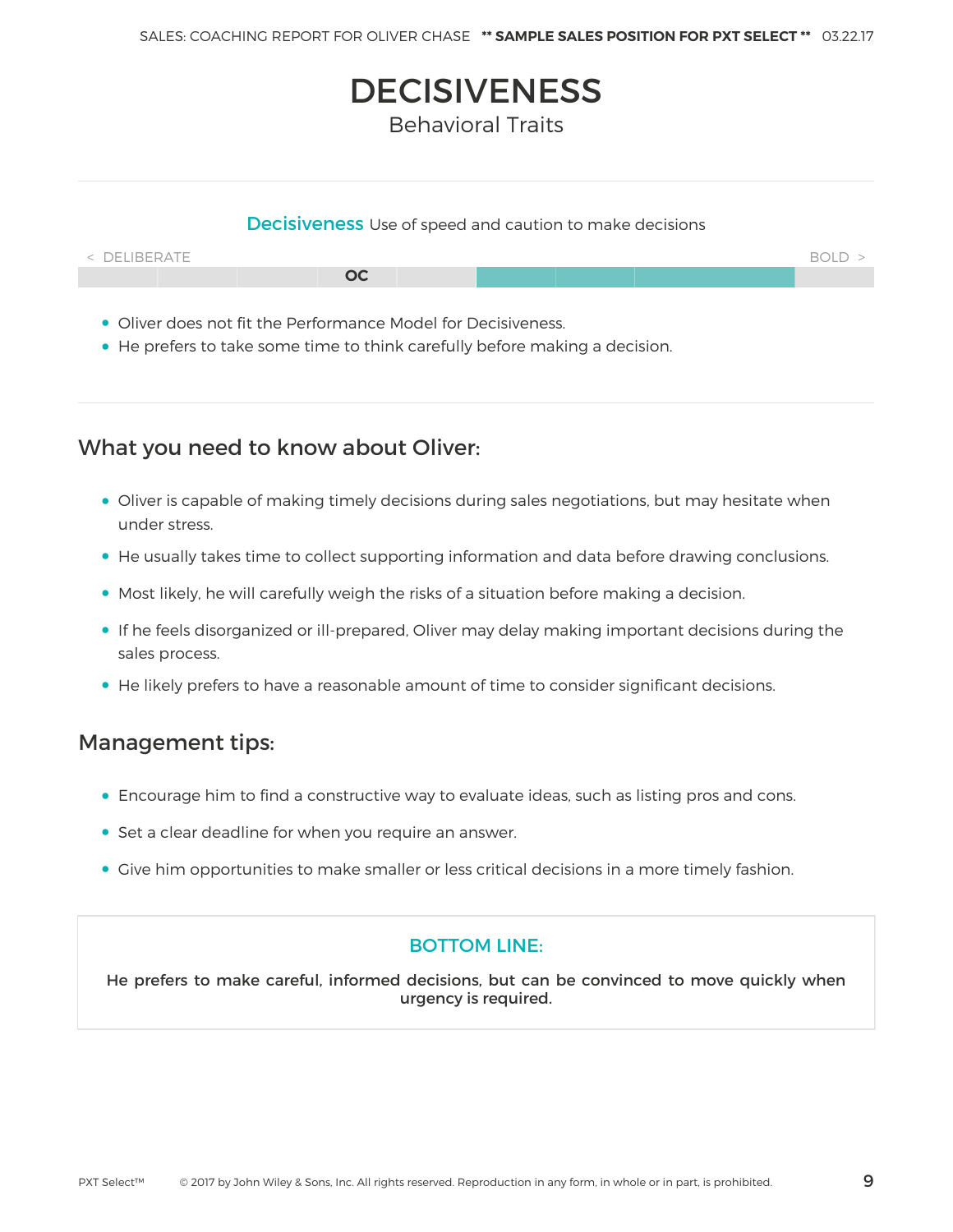## ACCOMMODATION

Behavioral Traits

#### Accommodation Inclination to tend to others' needs and ideas



- Oliver does not fit the Performance Model for Accommodating.
- He is willing, in most circumstances, to express disagreement and defend his opinions.

## What you need to know about Oliver:

- Most of the time, he will take a stand for what he feels is right.
- While he will usually listen to others' perspectives, he will likely stand by his position if there is a disagreement.
- He probably won't let anyone take advantage of him during sales negotiations.
- He can be agreeable and cooperative with clients, but does not go along just to get along.
- Oliver might be less likely than others to avoid arguments, disagreements, and/or conflict during the sales process.

## Management tips:

- When necessary, remind him to seek out common ground with clients as needed.
- Reward any attempts he makes to seek out the agreement of the team.
- Recognize the value of expressing a differing opinion, but be mindful that this doesn't create a hurtful or negative environment.

#### BOTTOM LINE:

He responds appropriately to the needs of his clients but rarely suppresses his opinions.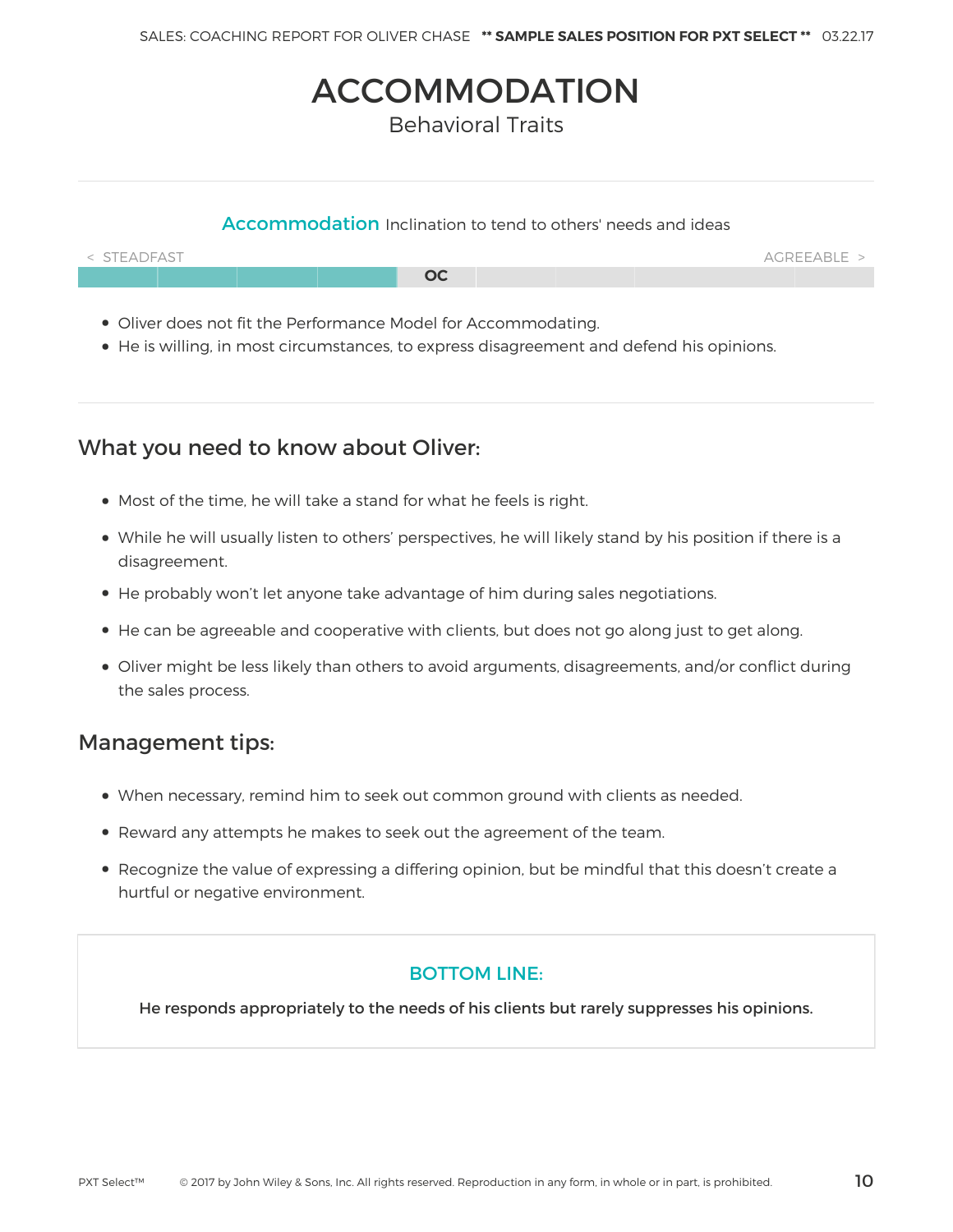## INDEPENDENCE

Behavioral Traits

#### Independence Level of preference for instruction and guidance



- Oliver fits the Performance Model for Independence.
- He often likes to set his own direction.

## What you need to know about Oliver:

- He generally prefers little instruction when carrying out sales negotiations.
- On occasion, he may want some guidance and instruction to complete the sales transaction.
- Oliver is usually self-sufficient and willing to take on new sales developments or clients on his own.
- He prefers to decide his own course of action in most sales situations.
- He is comfortable solving problems and handling situations independently when necessary.

## Management tips:

- Give him a reasonable amount of control over his work.
- If he is working independently, check in from time to time to make sure he is on track.
- When you need to limit his freedom, make sure you explain why it's necessary.

#### BOTTOM LINE:

Oliver is moderately independent but still accepts necessary guidance and instruction.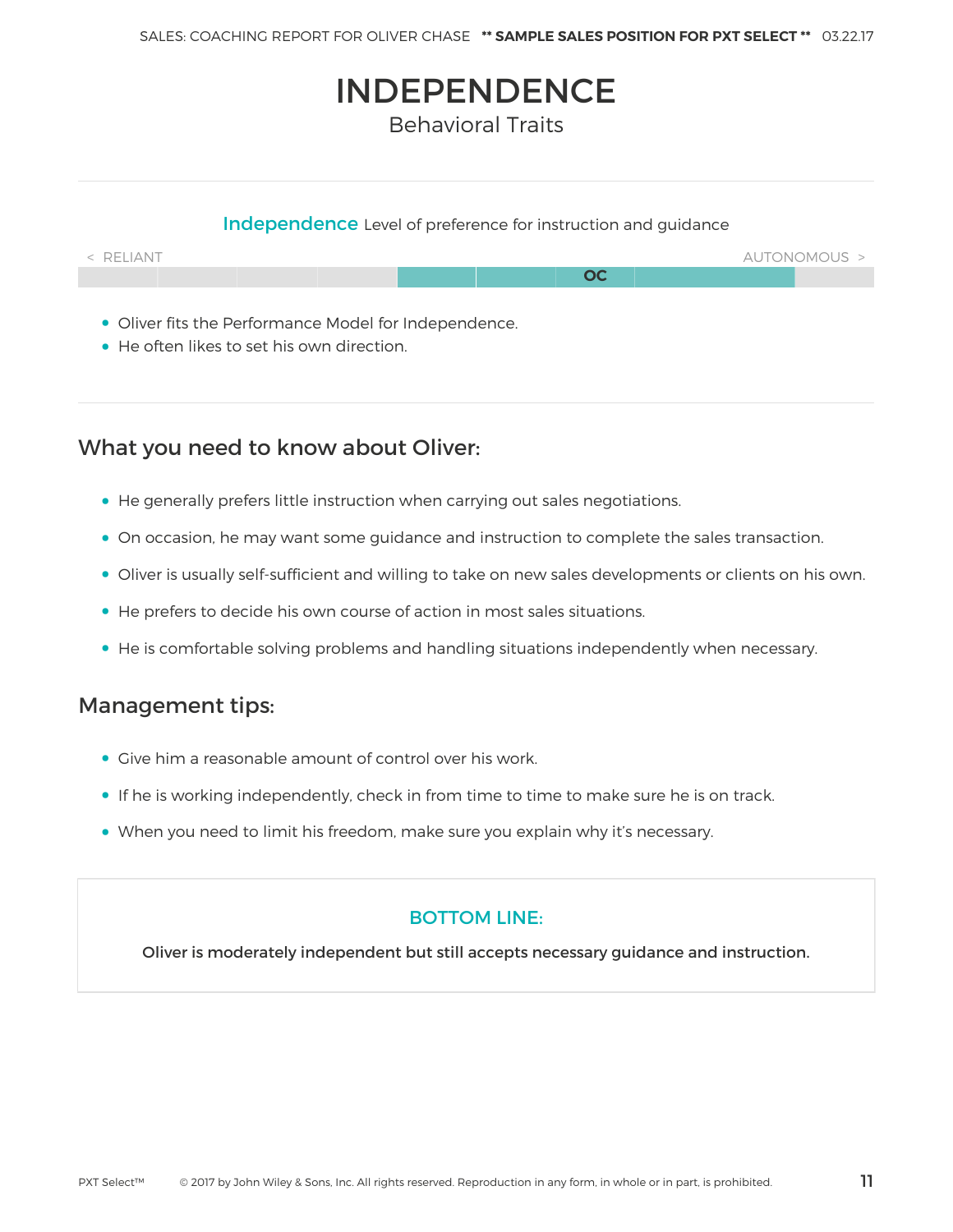# **JUDGMENT**

Behavioral Traits

#### **Judgment** Basis for forming opinions and making decisions



- Oliver does not fit the Performance Model for Judgment.
- He tends to base decisions wholly on the facts of the matter.

## What you need to know about Oliver:

- He probably needs to see all the facts before determining a solution for a client.
- He exceedingly relies on objective data when determining appropriate sales solutions.
- Oliver may frequently discount the value of personal feelings and circumstances when making decisions.
- He attends to potential problems by examining factual information.
- Oliver has a tendency to take a very objective view to reach conclusions during sales negotiations.

### Management tips:

- If he is required to make a sales decision without the benefit of hard data, encourage him to express concerns or caveats associated with his decision.
- Show him the value of gathering subjective opinions, including his own, to make well-rounded decisions during selling situations.
- When there is too much information to sift through or all options seem to be favorable, encourage him to make decisions based on his overall impressions.

#### BOTTOM LINE:

He heavily focuses on the factual information available to make judgment calls and decisions.